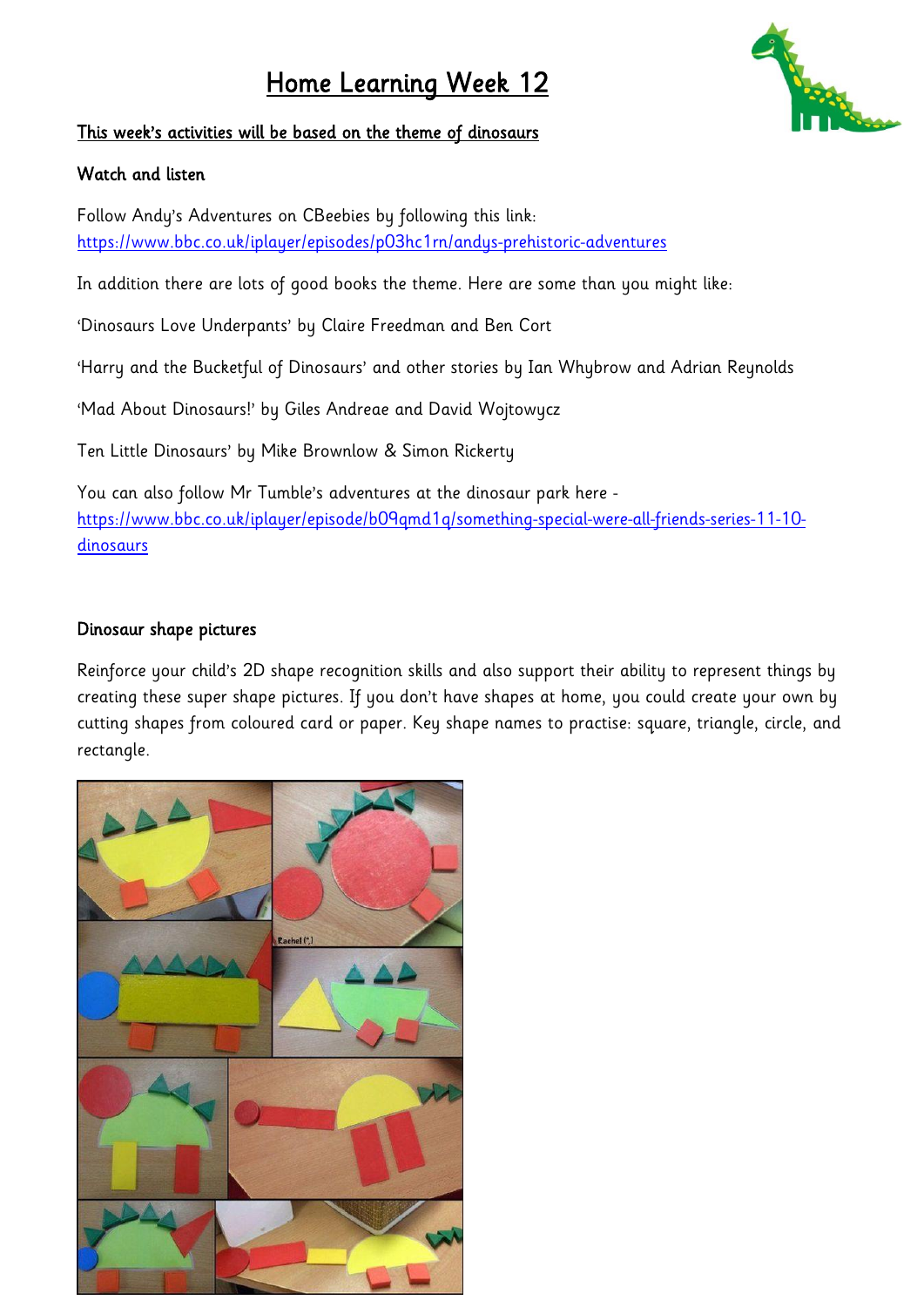## Count and clip

Support your child's counting and also their fine motor control and coordination as they create this fantastic stegosaurus using junk materials and pegs. Give your child a number and encourage them to clip the appropriate number of pegs on to their dinosaur, remembering to say each number as they place a peg on the model.



#### Dinosaur biscuits

Have making these dinosaur footprint biscuits.

**Ingredients** 

- 325g (11oz) plain flour, sifted, plus extra for dusting
- 200g cold salted butter, cut into cubes
- 125g golden caster sugar
- 2 large free-range egg yolks
- 1-2 tbsp. whole milk
- A few plastic toy dinosaurs with different-sized feet (carefully cleaned prior to use!)
- Different coloured writing icing pens
- 1 free-range egg, beaten